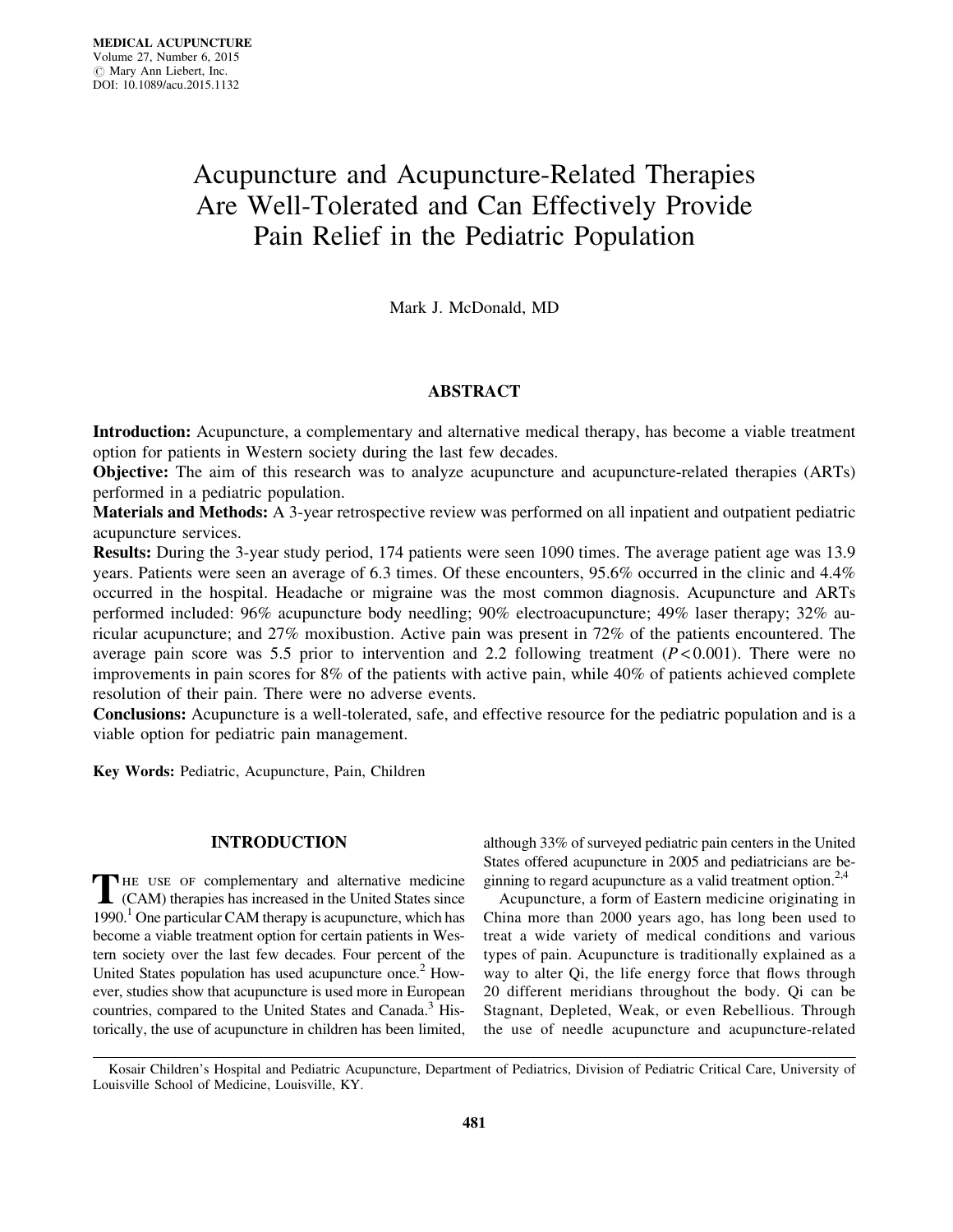therapies (ARTs)—including electrical stimulation, heat, and magnets—acupuncture points can be stimulated to cause an alteration in Qi within a meridian to ultimately cause a desired effect.<sup>5</sup>

Historically, children have not had access to many of the pain-treatment modalities that adults might utilize. Many pain medications have not been studied in the pediatric population. In addition, many pain-treatment methods are not appealing to children, secondary to invasiveness or potential medication side-effects. Management of chronic pain in children and adolescents continues to be a significant problem, with some studies indicating that 30% of all children and adolescents experience pain lasting longer than 3 months<sup>o</sup> and that 40% of all children experience recurrent pain at least once weekly.<sup>7</sup>

The economic cost of pain treatment in the United States is substantial. Total cost of pain treatment for adults was estimated at more than \$500 billion in 2012.<sup>8</sup> The cost of treating pain in pediatric patients is less but is still considerable, including an extrapolated economic cost of > \$19 billion annually in the United States for treating chronic pain in adolescents.<sup>9</sup> It has been suggested that additional research is required to find which therapies are best for treating pediatric chronic pain, including pharmaceuticals and integrative therapies.<sup>7</sup> CAM use in children with chronic illnesses was shown to be prevalent (42%–71%) in a 2013 study. Although CAM encompasses many alternative treatments, current acupuncture use was only 5.7%, with 10% of children having tried acupuncture.10 This article presents 3 years of retrospective data on the use of Japanese-style pediatric acupuncture in a clinic setting and hospital consultative service with a planned focus on pain treatment.

## MATERIALS AND METHODS

#### Study Design and Setting

This study was a 3-year retrospective review approved by the institutional review board of the University of Louisville, Louisville, KY. All patients were seen in either an outpatient clinic or at Kosair Children's Hospital, also in Louisville, KY.

#### Patient Selection

A Japanese-style pediatric acupuncture service was created in November of 2010 that included an inpatient consultative service and an outpatient clinic. A retrospective analysis was performed on the charts of all patients between ages 0 and 21 who were treated with pediatric acupuncture from November 2010 through October 2013.

### Interventions

One physician performed all Japanese Kiiko Matsumoto Style acupuncture and ARTs. In general, clinic patients had 3 separate needle applications per visit, retaining the needles for 10–20 minutes with each application. Alcohol was not used prior to any type of needling. Needle depth of insertion varied depending on area needled and patient size. De Qi response was not recorded. A pain visual analogue scale (VAS) score was obtained prior to any intervention and again at the end of each treatment session. If a patient had no pain, a 0 was recorded. Various treatment methods included basic needle acupuncture, electroacupuncture (EA), moxibustion, auricular acupuncture, laser acupuncture, and electron transfer facilitated by ion cords.

Needle acupuncture was performed with  $DBC^{TM}$  Spring Ten Acupuncture Needles. Needles were administered with a glide tube and needle length varied between 15 mm and 50 mm.

EA was performed using a HAN E600 Electro Acupuncture Unit. A combination of low- and high-frequency stimulation was used for all EA treatments. The pulse-rate frequency during EA alternated between 2 Hz and 100 Hz every 3 seconds.

Moxibustion was performed with hand-rolled cones of Ultra Pure ''Gold Mountain'' Moxa. Each point where moxibustion was done was first treated with Shiunko ointment prior to performing moxibustion. The patient was required to feel the moxa heat stimulation 8 times at each point where moxibustion was performed.

Efficacious ear points for auricular acupuncture were located by a needle-contact test<sup>11</sup> and/or an electrical point finder that emits an acoustic alarm when a change in electrical resistance is detected, signifying a potential active auricular acupoint.  $ASP^{\circledR}$  (Aiguille D'Acupunture Semi-Permanente," Sedatelec) gold needles were placed in efficacious ear points when auricular acupuncture was performed.

Electron transfer was performed through the use of Man $aka^{TM}$  Ion Pumping Cords (Fig. 1). Alligator clips were required to touch the skin on the points chosen for treatment and secured with aluminum tape. One-way transfer of electrons, from black clip to red clip, is facilitated by a germanium diode. Two Extraordinary meridian Master and Couple points were used in combination for 20 minutes for each ioncord treatment.

Laser therapy was performed with a HY05-A Aini lasercirculation therapeutic apparatus. This device contains many laser probe sizes. The large-diameter laser probe contains 7 laser output holes, a center laser with a power of 300 mw, and a wavelength of 810 nm surrounded by 6 semiconductor laser output holes with a power of 5 mw and wavelength of 650 nm. The face of the large laser head is 4 cm in diameter and is elevated 0.5 cm from the surface of the patient (Fig. 2). In general, the large laser was used in continuous mode for a period of 20 minutes per application providing  $28 \text{ J/cm}^2$  of energy. The second small laser probe emits a beam  $\sim$  3 mm in size, and has 200 mw of power and a wavelength of 810 nm. The small laser was used for individual point stimulation and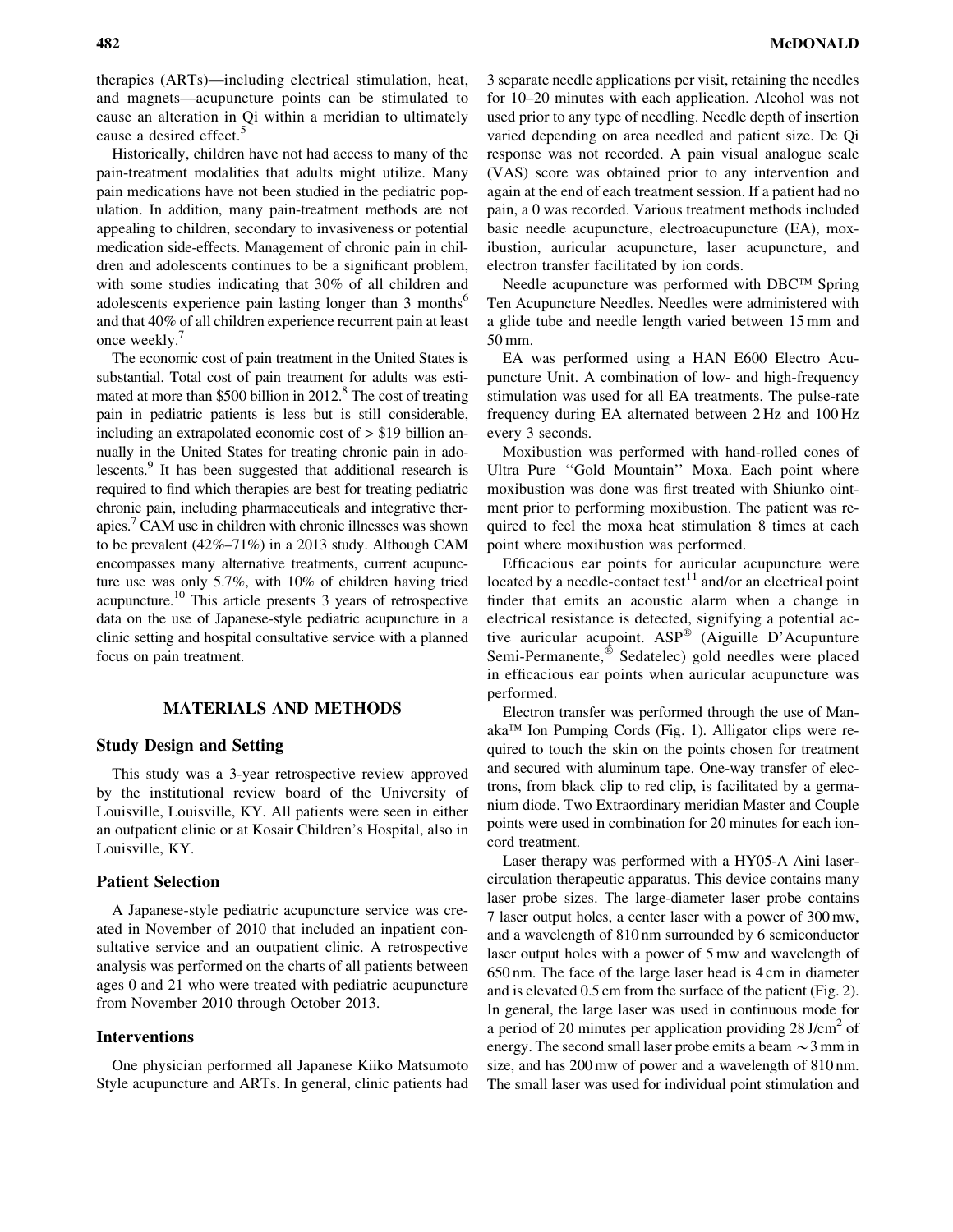

FIG. 1. Manaka™ Ion Pumping Cords.

was used for 30 seconds continuously on each point addressed, providing  $85$  J/cm<sup>2</sup> of energy.

Acupuncture-associated adverse events monitored for included pneumothorax, vomiting, syncope, severe worsening of existing symptoms, unacceptable pain associated with needling, cellulitis secondary to needle insertion, and needle-induced neuropathy.

# **Statistics**

Patient-descriptive variables recorded included age, gender, number of patient encounters, and up to 3 diagnoses per

visit. Other recorded data included area of pain at each visit, pre- and postintervention pain scores from 0 to 10 described by a numerical self-reported pain VAS, tolerance of the procedure, and the use of ARTs including laser, EA, auricular acupuncture, moxibustion, and electron transfer through ion cords. Common descriptive statistics and percentages in addition to related-samples Wilcoxon signed rank test were used to describe the study population and pain scores. All patients that enrolled in the study were analyzed even if they withdrew from the study prior to completion (intention to treat). Analyses were performed using IBM® SPSS Statistics version 22 (Armonk, NY) and Microsoft Excel.

#### RESULTS

One hundred and seventy-four patients were seen a total of 1090 times. The average number of visits per patient was 6.23, with a median of 4 (range: 1–63). There were 124 female and 50 male patients. The average patient age of the 174 patients at each initial visit was 13.9, with a median of 14, range (0–21). In evaluating age at each of the 1090 visits, average patient age increased to 14.5 years, with a median of 15 years. The 1090 patient encounters yielded 1927 diagnoses (Table 1). The acupuncture treatment methods performed during the 1090 encounters are listed in Table 2.

One hundred and sixty-five of the 174 patients (95%) received classic needle acupuncture during at least one of their encounters. Four of the 9 patients who did not receive classic body needling received auricular acupuncture solely. One 13-year-old girl with migraines refused classic needle acupuncture, would only allow laser auricular acupuncture to be



FIG. 2. HY05-A Aini laser-circulation therapeutic apparatus.

Table 1. Patient Diagnoses

| Diagnosis                        | #   | $\%$<br>48 |  |
|----------------------------------|-----|------------|--|
| Headache/migraine                | 520 |            |  |
| Back pain                        | 308 | 28         |  |
| Extremity pain                   | 159 | 15         |  |
| Neck pain                        | 126 | 12         |  |
| Fibromyalgia                     | 95  | 9          |  |
| Abdominal pain                   | 94  | 9          |  |
| Complex regional pain syndrome   | 79  | 7          |  |
| Obesity                          | 76  | 7          |  |
| Transverse myelitis              | 63  | 6          |  |
| Abdominal distension             | 26  | 2          |  |
| Abdominal migraine               | 22  | 2          |  |
| Chest pain                       | 18  | 2          |  |
| Temporomandibular joint disorder | 18  | 2          |  |
| Anxiety                          | 18  | 2          |  |
| Thoracic outlet obstruction      | 16  | 1          |  |
| Neuralgia                        | 15  | 1          |  |
| Trapezius spasm/pain             | 13  | 1          |  |
| Scoliosis                        | 11  | 1          |  |
| Osteogenesis imperfecta          | 11  | 1          |  |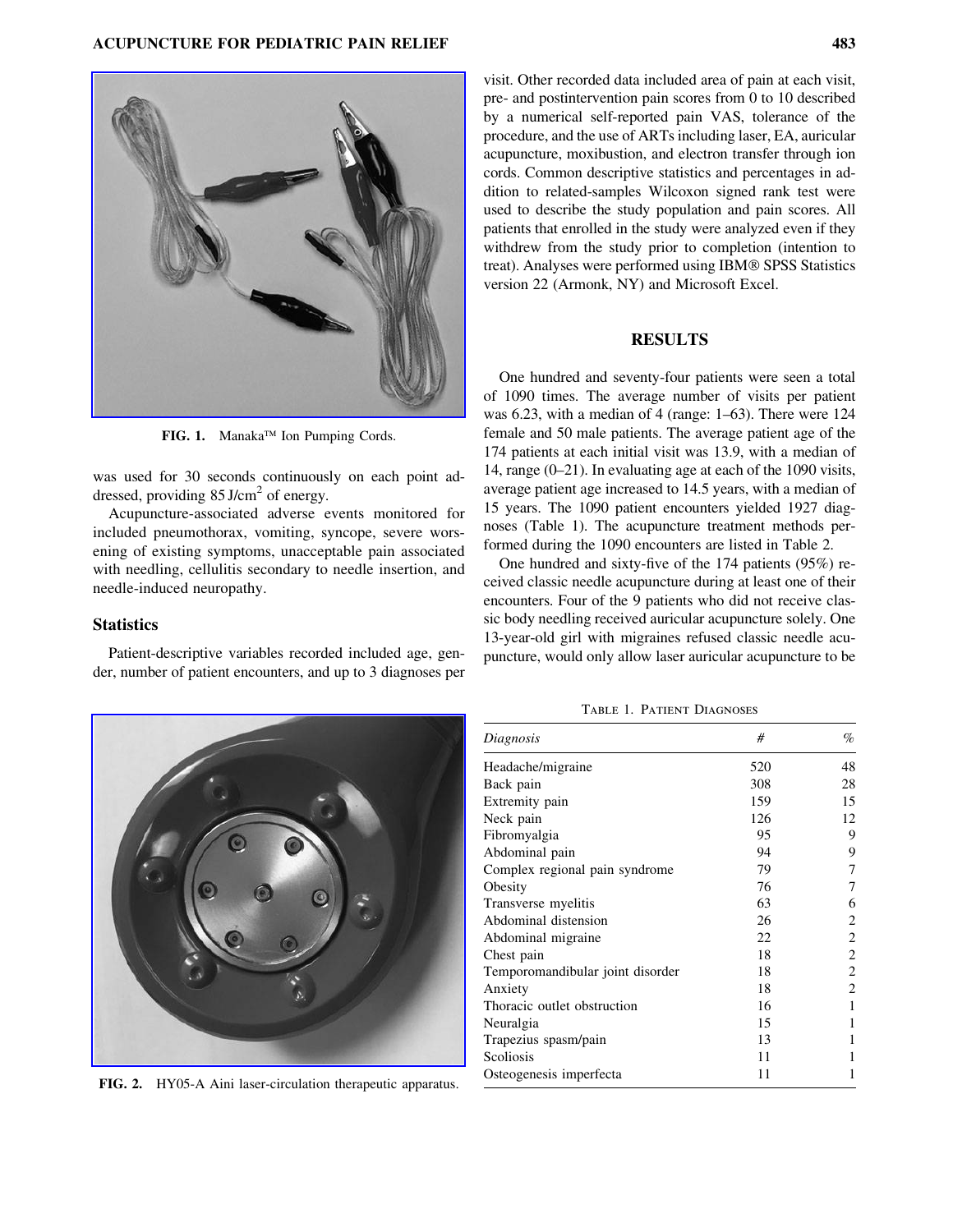Table 2. Types of Acupuncture Administered

| Acupuncture method                | #    | $\%$<br>96% |  |
|-----------------------------------|------|-------------|--|
| Classic body needling             | 1050 |             |  |
| Electroacupuncture                | 982  | 90%         |  |
| Auricular acupuncture             | 343  | 32%         |  |
| Moxibustion                       | 294  | 27%         |  |
| Laser therapy—large probe         | 530  | 49%         |  |
| Laser therapy—small probe         | 21   | 2%          |  |
| Electron transfer with iron cords | 184  | 17%         |  |

performed, and was only seen once. The other 4 patients were: an infant with cerebral palsy and spasticity treated solely with laser acupuncture; a 12-year-old with autism treated with laser acupuncture and auricular acupuncture; a 15-year-old with a chromosome deletion and whole-body pain, who could not tolerate body needling and was only treated with electron transfer through ion cords; and a 9-yearold with sacroiliitis and hip pain , who would not assent to needle acupuncture and was treated with electron transfer through ion cords. No adverse events were reported.

Of the 1090 patient encounters, classic needle acupuncture was performed in 1050 (96%) encounters. Classic body needling was tolerated in 1045 of the 1050 (99.5%) patient encounters when classic needle acupuncture was attempted. Three patients each tolerated 2 acupuncture treatments with body needling to the front of the body but could not tolerate needle acupuncture to the back. And, as previously discussed, a 13-year-old refused body needling and a 15-year-old with a chromosome deletion could not tolerate needling. Twenty different patients comprised the subgroup of 40 patient encounters without classic needle acupuncture. Eleven patients had previous or subsequent classic body needling. The 9 other patients were described in the previous paragraph. In the 40 treatments not involving classic body needling, laser therapy was performed in 25 patient encounters, including 7 laser treatments on an infant; auricular acupuncture was utilized in 18 patient encounters; electron transfer with ion pumping cords was used in 14 patient encounters; and moxibustion was used in 2 patient encounters.

Forty-eight (4.4%) patient encounters occurred in the hospital, and 1042 (95.6%) patient encounters occurred in the

Of the 1090 encounters, 1087 paired pre- and postacupuncture pain scores were available for analysis. Two excluded pain scores were from an 11-year-old patient with complex regional pain syndrome who had acupuncture following anesthesia for magnetic resonance imaging (MRI) studies. In both encounters prior to anesthesia, the patient had an initial pain VAS of 10 but a postacupuncture pain score could not be recorded, secondary to the patient being asleep. In both instances, the patient's fentanyl drip was weaned off after the patient awoke later. The second case excluded from the analysis was a 15-year-old with a chromosome deletion and whole-body pain that could be quantified on the VAS.

Of the 1087 paired pain scores available for analysis, an initial pain score of 0 was recorded in 301 patient encounters and, therefore, not included in analyses of pain response. Thus, 786 paired pain scores were analyzed. There was no improvement in 64 of the 786 (8.1%) paired pain VAS following acupuncture or ARTs. Sixty of the pain scores did not change, and 4 represented increases in pain scores following acupuncture. The average increase in pain VAS in these 4 patients was 1.25. Seven hundred and twenty-two of the 786 (91.8%) pain scores decreased following treatment. In 316/786 (40%) of patient encounters when pain was reported, the patients left with their pain completely resolved.

The average initial pain VAS of the 786 patient encounters when pain was present was 5.5. The average postacupuncture pain VAS was 2.2, showing an average improvement in pain VAS of 3.3 on a 10-point scale. A related-samples Wilcoxon signed-rank test revealed a statistically significant difference between pre- and postacupuncture pain scores  $(P < 0.001)$ . If a patient reported pain, the area(s) of pain, including many sites, was recorded for each patient visit. A pain-score subgroup analysis of the most frequent areas of pain reported at each visit was performed; this is shown in Table 3.

| Area of pain                        | # of patients | Preacupuncture average VAS | Postacupuncture average VAS | $P-value$ |
|-------------------------------------|---------------|----------------------------|-----------------------------|-----------|
| Head                                | 285           | 5.1                        | 2.1                         | < 0.001   |
| Head only                           | 227           | 4.8                        | 1.9                         | < 0.001   |
| Head (migraine) treated in hospital | 17            | 7.0                        | 1.7                         | < 0.001   |
| Back                                | 283           | 5.8                        | 2.0                         | < 0.001   |
| Neck                                | 115           | 6.5                        | 3.5                         | < 0.001   |
| Abdomen                             | 75            | 6.4                        | 2.4                         | < 0.001   |

Table 3. Subgroup Analysis

VAS, visual analogue scale.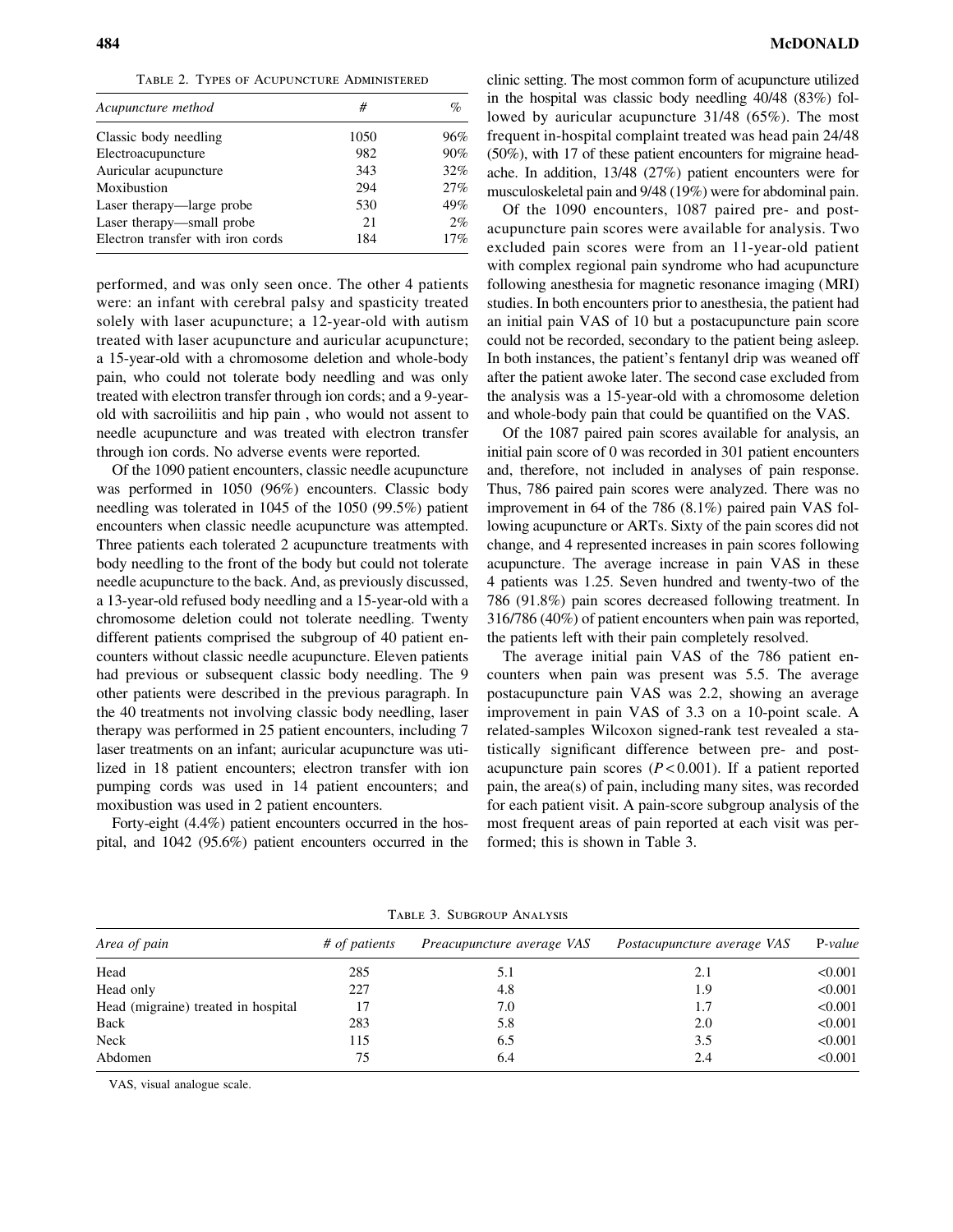# DISCUSSION

To the current author's knowledge, this is the largest retrospective review of pediatric acupuncture published to date. Pediatric patients were treated successfully with acupuncture and ARTs without adverse events, which is consistent with many pediatric acupuncture reviews that previously stated that acupuncture is safe in children.<sup>2,12,13</sup> This chart review supports pediatric acupuncture and ARTs, offering safe, alternative means to address pediatric disorders including treatment to address pain.

The minimal clinically significant difference in pain VAS in adults and children is reportedly 1 to  $1.4^{14-16}$  Therefore, the mean 3.3-point decrease in the VAS in the 786 paired pain scores was both highly clinically and statistically significant. The average drop in pain score was similar to that seen by Lin et al. in 53 children and 112 acupuncture treatments for pediatric pain management wherein a VAS decrease of 2.9 was reported following acupuncture.<sup>17</sup>

The use of acupuncture for treating pain in children continues to be investigated as an option. Pediatric acupuncture has been supported favorably by parents of children receiving this acupuncture.<sup>18</sup> Nager et al. reported an average decrease of 1.4 in pain VAS in pediatric emergency department patients with appendicitis treated with acupuncture.<sup>19</sup> Wu et al. showed the effectiveness of acupuncture for postoperative pediatric patients who underwent spinal fusion including lower levels of narcotic usage.<sup>20</sup> Likewise, the 1 patient receiving continuous narcotics in the current chart review was weaned off the narcotic drip not just once—but twice—following acupuncture. Many successful studies support the use of pediatric acupuncture as a viable alternative for pain management.

Headache was the most common diagnosis encountered in this retrospective chart review, with 48% of patients having a diagnosis of headache or migraine. Headache is a frequent diagnosis that can be addressed successfully with acupuncture. In an Italian pediatric headache center, 11% of 124 Italian children with headaches confirmed the use of acupuncture for their headaches.<sup>21</sup> Lin et al. reported that headache comprised 15% of the pediatric acupuncture patients treated in a study that showed an overall 2.9-point decrease in VAS after acupuncture.<sup>17</sup> Pintov et al. reported effective outpatient pediatric migraine treatment with decreases in migraine frequency and intensity following 10 acupuncture treatments, compared to a control group.<sup>22</sup> Similarly, pediatric patients with headache in the current review reported clinically and statistically decreases in pain VAS following acupuncture. Of note, the 17 patients with the most severe headaches in the hospital and emergency room seemed to respond the most, with average VAS improving from 7 to 1.7 following treatment.

The acceptance of acupuncture in Western society has been slow and may be related to the lack of a defined pathophysiology explaining its effects. The exact mechanism of acupuncture is still unknown. The Western world has always been skeptical of Qi movement as an explanation for the results of acupuncture. Various Western theories exist, including endogenous opioid release, alterations of brain and spinal-cord neurotransmitters, direct effects on the brain from remote points evidenced through functional MRI, a gate-control effect by overwhelming a pain stimulus with another stimulus, effects through the movement of connective tissue, and effects via the primo vascular system.5,23–31 The research concepts regarding acupuncture pathophysiology can be summarized as a needle-induced multifactorial adjustment occurring in the body related to opioids, neurotransmitters, various central nervous system structures and the movement of fascia. Despite an unclear understanding of acupuncture's mechanism of action, it may be time for Western physicians to recognize the benefit that acupuncture can provide patients everywhere, including the pediatric population in need of more options for pain management.

A major limitation of the study was that it was a retrospective chart review. The effectiveness of acupuncture in the pediatric population can be strengthened by future headto-head comparisons with conventional Western medicine regimens for pediatric disorders. In addition, although clinical and statistical pain relief was provided to the pediatric patients in this retrospective analysis, pain VAS in the analysis were reported immediately following acupuncture, thus, the total length of pain relief for each patient and the overall group could not be described.

#### CONCLUSIONS

Options for pediatric pain management are relatively limited. In this retrospective chart review, acupuncture and ARTs were well-tolerated and effective for treating pain in pediatric patients. Future studies examining the cost of conventional Western medicine management, compared to acupuncture and ARTs, for treating various conditions may influence pediatric physicians further to consider nonconventional ways to address pediatric pain and other disorders.

# AUTHOR DISCLOSURE STATEMENT

No competing financial interests exist.

#### REFERENCES

- 1. Gold JI, Nicolaou CD, Belmont KA, Katz AR, Benaron DM, Yu W. Pediatric acupuncture: A review of clinical research. [Evid Based Complement Alternat Med.](http://online.liebertpub.com/action/showLinks?pmid=18955306&crossref=10.1093%2Fecam%2Fnem181) 2009;6(4):429–439.
- 2. Jindal V, Ge A, Mansky PJ. Safety and efficacy of acupuncture in children: A review of the evidence. [J Pediatr](http://online.liebertpub.com/action/showLinks?pmid=18525459&crossref=10.1097%2FMPH.0b013e318165b2cc) [Hematol Oncol](http://online.liebertpub.com/action/showLinks?pmid=18525459&crossref=10.1097%2FMPH.0b013e318165b2cc). 2008;30(6):431–442.